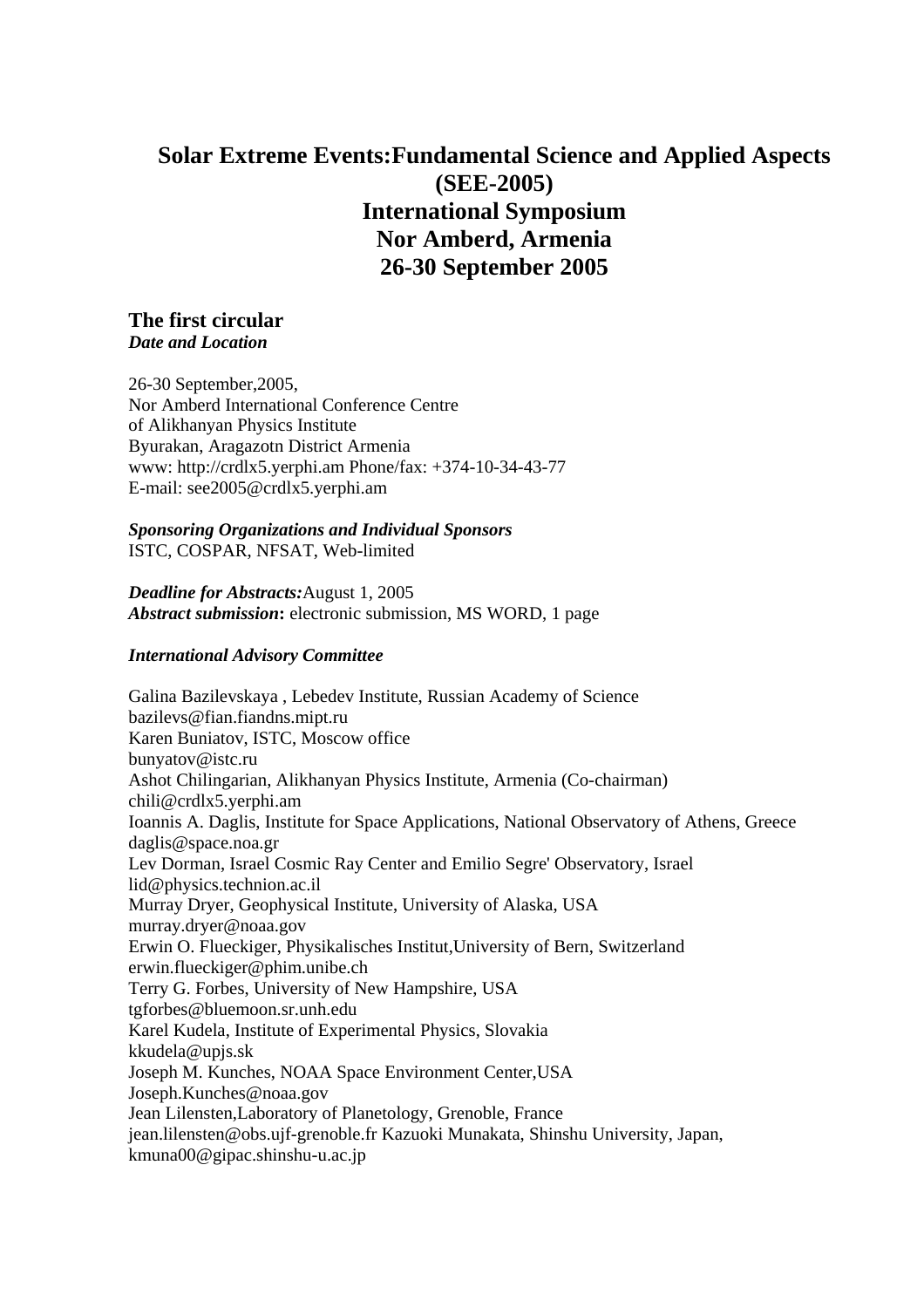Yasushi Muraki, Kioto University, Japan muraki@stelab.nagoya-u.ac.jp Michail Panasyuk, Moscow State University, Russia (Co-chairman) panasyuk@sinp.msu.ru Vahe' Petrosian, Stanford University, USA vahe@astronomy.stanford.edu Igor Veselovsky, Moscow State University, Russia veselov@dec1.sinp.msu.ru Yuri Yermolaev, Space Research Institute,Russian Academy of Science yermol@iki.rssi.ru

# *Local Organizing Committee*

Valery Babayan, Alikhanyan Physics Institute, deputy chair Ashot Chilingarian, Alikhanyan Physics Institute, chair Ara Daryan, Alikhanyan Physics Institute Aram Eghikyan, Alikhanyan Physics Institute Vitaly Ivanov, Alikhanyan Physics Institute Tigran Hayrapetyan, Alikhanyan Physics Institute Grigori Karapetyan, Alikhanyan Physics Institute, deputy chair Veronika Moiseenko, Alikhanyan Physics Institute Armen Oganissyan, Alikhanyan Physics Institute Arthur Raymers, Alikhanyan Physics Institute Geim Rushanyan, Alikhanyan Physics Institute Mary Zazyan, Alikhanyan Physics Institute Gagik Ter-Kazarian, Byurakan Astronomical Observatory

#### *Deadlines:*

*Abstracts:* August 1, 2005 *Registration (electronic):* August 15, 2005

# *Registration Fee*

250 Euro for International participants (except from Russia) 1000 roubles for participants from Russia 15,000 drams for participants from Armenia. To be paid at registration The registration fee for Russian and Armenian participants consists of two parts: first one the participant pays at registration, and the second one is the contributing payment of the corresponding Institutes.

# *Publications*

We hope to publish the reports from this conference in a special issue of the Advances in Space Research journal.

Detailed information will be provided in the 3rd circular.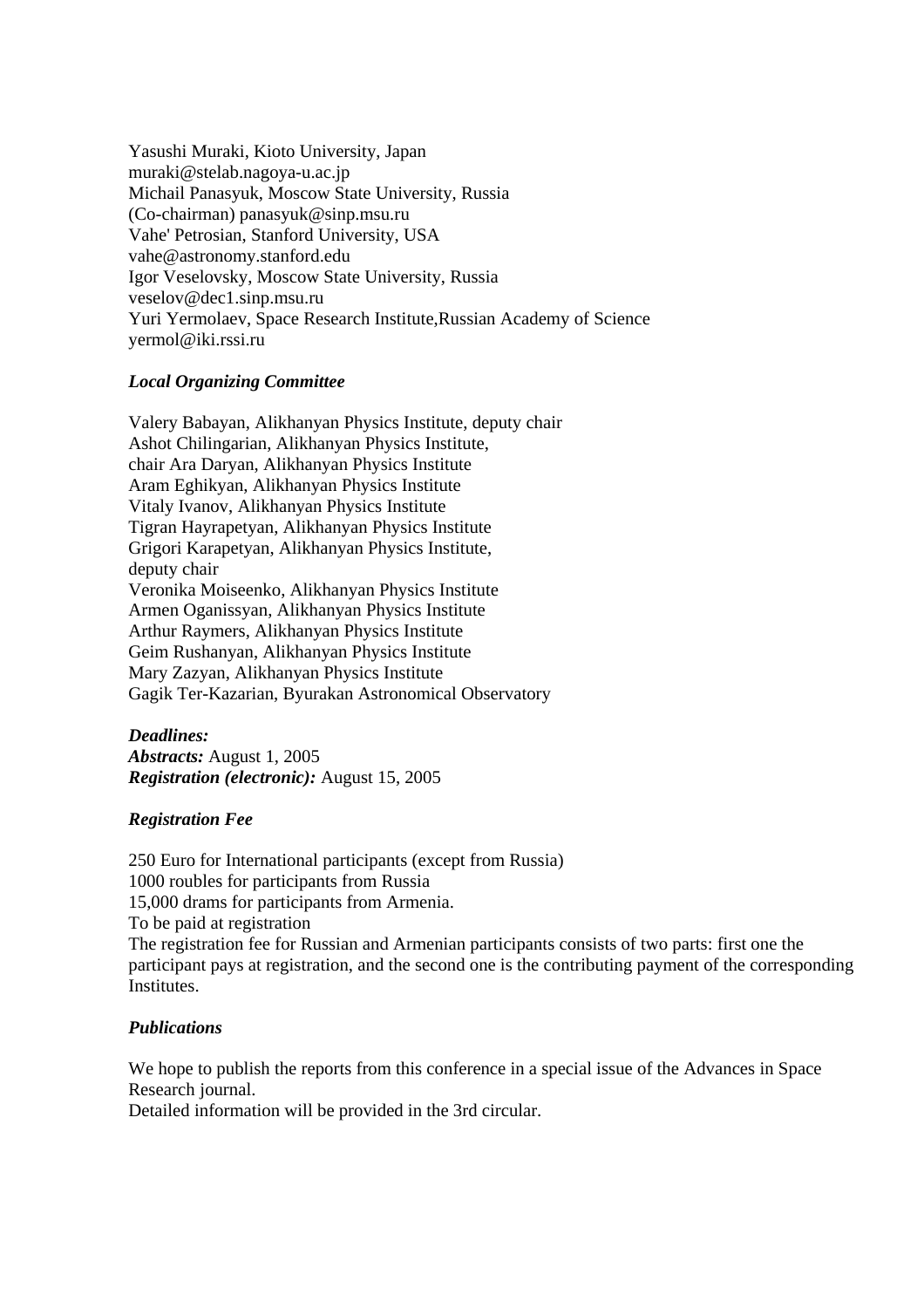#### *Hotels & Accommodation*

From the list of hotels we recommend the Olympia hotel, 60-70 USD, for single room, breakfast included; transpiration to Conference site will take 40 minutes and will be provided by organizers; Hotel near the Conference Center will be available; 30- 40 USD with full pension.

#### *Conference Mailing Address:*

SEE-2005 Conference Secretariat Cosmic Ray Division of Alikhanyan Physics Institute, Alikhanyan Brothers 2 Yerevan 36 Armenia, 375036 e-mail: see2005@crdlx5.yerphi.am

#### *Visas*

Armenian tourist visas can be obtained from the Armenian embassies or at Zvartnoz airport at arrival for 25 USD. Please, use the application form from the conference site.

### *Scientific Rationale*

Investigation of the Solar Extreme Events (SEE) is important for several reasons:

It provides us with unique information about violent processes in the solar corona, includingthe mechanisms of particle acceleration and Coronal Mass Ejection (CME);

The study of the propagation of huge amounts of solar plasma in the interplanetary space can shed light on the interactions with the Interplanetary Magnetic Field (IMF) and ambient population of the Galactic Cosmic Rays (GCR);

Interplanetary shocks and CMEs, along with solar particle and electromagnetic emissions trigger various dynamic processes in the Earths

magnetosphere, causing global geo-effective effects, including e.g. geomagnetic storms, heating of the upper atmosphere, changing of the electrodynamic properties of the ionosphere, and creation of the geomagnetically induced surface currents. All these constitute conditions of Space Weather (SW), changing dramatically with SEE development.

Space Weather can influence the performance and reliability of space-borne and ground-based technology systems and can endanger human health and life. It is of major importance to establish accurate methods for monitoring and forecasting the strength of SW disturbances and to identify the mechanisms of the various SW effects.

The Moscow symposium SEE-2004 (Moscow, July 2004) was focused on comprehensive discussions of solar/heliospheric and magnetospheric aspects of solar extreme events of October-November, 2003, known as the Halloween events. The data obtained onboard numerous satellites and from ground-based observatories were presented, discussed and interpreted both from experimental and theoretical points of view. Reports presented to the COSPAR congress (Paris, July, 2004) and the European Cosmic Ray Symposium (Florence, September, 2004) demonstrated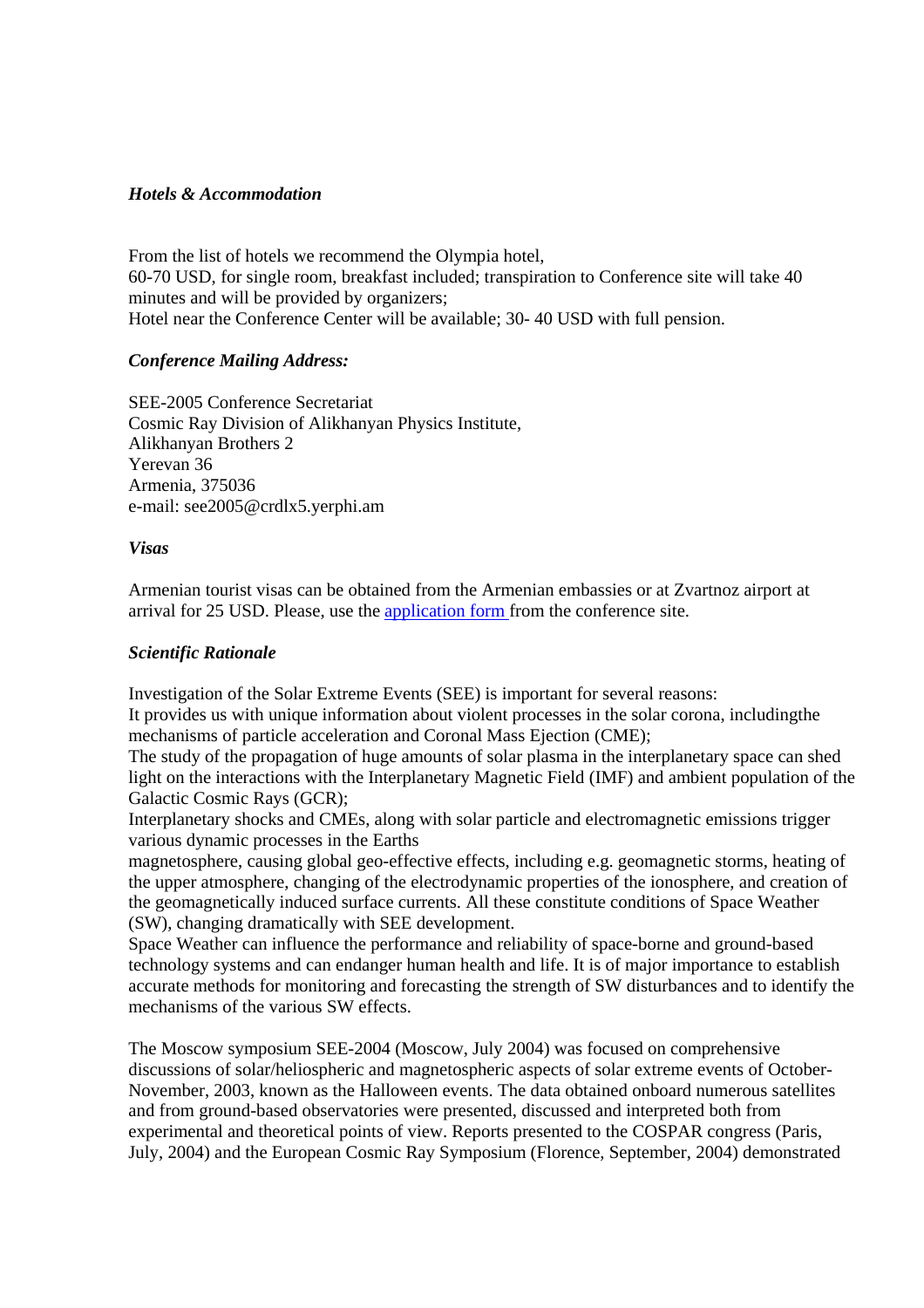the big interest and the continuing activity of the community to understand in detail the 2003 Halloween events. New attempts to incorporate in the analysis data from space-born and surface instruments open new perspectives in the understanding and forecasting of the consequences of SEEs.

In 2004 several extreme events from the end of July to mid November provided us with new examples of the severe Geospace Storms and Forbush decreases. Analysis of these events is under way and will provide extremely interesting basis for the understanding of SEE's and their effects.

The aim of the Symposium is twofold: 1) to have a wide forum for the discussion of recent Solar Extreme Events and their impact on technological systems and human environment, and 2) to discuss directions for future research, and to promote co-operation between groups with different research interests from different countries. The following topics will be covered:

 Energetic processes on the Sun during the extreme events Propagation of the solar energetic particles and Interplanetary CMEs Magnetospheric response to the solar extreme events Methodologies of forecasting of Space Weather conditions Effects of Space Weather on technology infrastructure and human environment

### *Scientific program*

Energetic processes on the Sun during the extreme events Coronal mass ejections and solar flares Neutron, gamma-ray, and X-ray emissions Solar energetic particls

Propagation of the solar energetic particles and Interplanetary CMEs Solar wind and interplanetary magnetic field Galactic cosmic ray modulation effects Diffusion of the solar particles on their way to the Earth Propagation of a CMEs and their interaction with energetic particles

Magnetospheric response to the solar extreme events Magnetic field and plasma dynamics in the disturbed magnetosphere Energetic particle dynamics in the inner magnetosphere and radiation belts Sources and losses of magnetospheric particles Magnetosphere-ionosphere interaction Geospace storms

Effects of Space Weather on technology infrastructure and human environment Terrestrial impact of geospace storms Geospace storm impact on technological systems in space Energetic particles impact on technology infrastructure and human environment